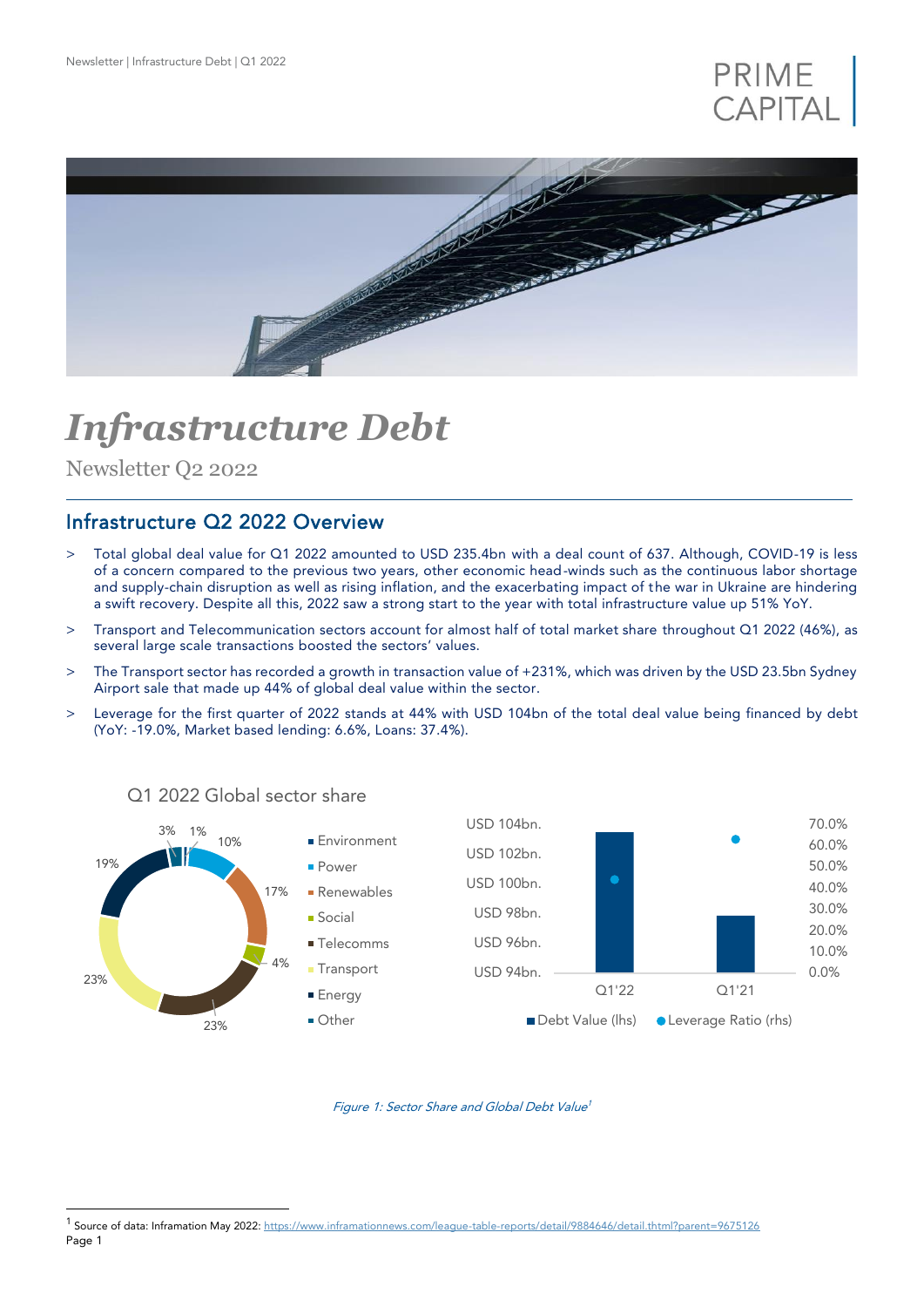# Infrastructure Debt – Activity in detail

According to Inframation, the value of global infrastructure and energy transactions stood at USD 235.1bn at the end of the first quarter of 2022, up from USD 155.6bn during the same period one year prior. The increase in transaction value was realised despite a drop in the number of deals from 672 in Q1 2021 to 635 in Q1 2022. Sector wise, Telecommunications was the best performing segment in the first quarter with transactions totalling USD 55.15bn, almost quadrupling deal activity compared to Q1 2021 and reaching a market share of 23%. Similarly, Transport displayed a strong start to the year with total transaction value reaching USD 53.05bn (YoY: +231%) and a market share of 23% in Q1 2022. Debt markets have remained robust during the first quarter of 2022 with debt value totalling USD 104.04bn for the period (YoY: +7.2%). In 2022, bank financing continues to be the main source of debt financing, making up 85% of total debt value, while the share of debt issued from capital markets has dropped by 3.8% to 15% of total debt. Overall, the leverage ratio for global infrastructure transactions has decreased significantly to 44% in Q1 2022, down from 63% during the same period one year prior.

The **European market** demonstrated a strong start to the year, featuring 301 infrastructure deals in Q1 2022 with a total value of USD 76.33bn. This compares to 285 transactions with a total value of USD 53.99bn in Q1 21, constituting an increase of +6% and +30% in deal count and transaction value, respectively. Deal financing was mainly sourced through classic lending, amounting to USD 39.76bn (52% of total transaction value; +47% YoY), while capital market activity continued to remain calm, amounting to a total of USD 3.25bn in the first quarter (4.25% of total transaction value; +9.4% YoY). On average, the leverage ratio for European infrastructure deals stood at 56%.

The Energy and Telecommunication sectors continue to produce landmark deals in the European market during the first quarter of 2022. With a value of USD 14bn the asset sale of Swedish Lundin Petroleum Upstream to an acquirer backed by BP and Aker has been the largest infrastructure deal by value during Q1 2022 and accounted for 31% of global transaction value within the Energy sector. In Italy, the USD 11bn sale of CK Hutchison's European telecoms tower portfolio to Cellnex as well as the USD 8.1bn refinancing of Open Fiber's debt and its raise of an additional capex loan have been significant transactions within the European infrastructure market and together make up 34% of global transaction value within the sector.

Given these landmark deals, particularly within the Telecommunication sector, it is not surprising that Telecomms captured a market share of 40% during the first three months of 2022 (YoY: +29%). This was followed by Renewables with a market share of 20%, which continues to be a key focus for investments in the European region, and the Transport sector with a share of 19% (YoY: +8%) that continues to attract more capital as well.

Page 2 In the North-American market 148 deals have been recorded in Q1 2022, amounting to a total transaction value of USD 52.17bn (YoY: +38%). The transactions have been financed with USD 14.4bn in debt, resulting in an average leverage ratio of 28% (56% in Q1 2021), indicating a retreat of lenders as uncertainty on monetary policy looms over markets. The majority of debt financing has been provided



via bank loans (72% of total debt; -1% YoY), while DCM accounted for 28% of total debt, once again making the North-American market a hot spot for capital market activity.

In terms of high value deals, the Telecommunication and Energy sectors took a predominant role in the North-American market as well. By far, the largest transaction during the first quarter has been the USD 15.3bn take private of data centre operator CyrusOne by Global Infrastructure Partners and KKR, demonstrating private equity's continuously strong interest in the data centre market. The second largest transaction during Q1 2022 has been the USD 3.25bn acquisition of Warburg Pincus owned natural gas services company Navitas Midstream Partners by Enterprise Products Partners.

The market distribution in North-America almost mirrors the European market during the first three months of 2022. The CyrusOne deal boosted the Telecoms sector tremendously in terms of market share, as the sector accounted for 41% of total market value in  $Q1$  2022 (YoY: +35%). This was followed by Renewables with a market share of 20% and the Energy sector with a share of 19%. Both sectors continue to attract large amounts of capital, however, considerably less than in the previous year. Renewables lost -11% of their Q1 2021 market share, while the market share of the Energy sector dropped by -15%.

In Q1 2022, the Australasian market recorded 77 transactions with a total value of USD 64.58bn (YoY: +121%). The average leverage ratio stood at 27% during the first quarter, while the debt has been almost exclusively raised via bank loans (96% of total debt). DCM activity was very low in the region, with only USD 248.5m raised via capital markets (YoY: -91%).

The most notable deal has been the USD 23.5bn Sydney Airport sale to a consortium of investors including Australian Retirement Trust, Global Infrastructure Partners, and Australian Super. The transaction has not only pushed up total transaction value for the region but also constitutes for 10% of global deal value. Other notable transactions have been the USD 13bn sale of Australian high voltage transmission network operator AusNet Services to a consortium led by Alberta Investment Management Corporation and the USD 4.8bn acquisition of a 49% stake in Pluto LNG by Global Infrastructure Partners.

Sector wise, Renewables continues to be the largest sector by value in mainland Asia with a market share of 54% in Q1 2022 (YoY. +11%) and is now making up more than half of the total market value. This is followed by the Transport sector with a share of 34% (YoY: +18%), making the two sectors with a combined market share of 88% the main targets for investments. In Australia and New Zealand, the Sydney Airport sale drove up the market share of the Transport sector, which accounted for nearly half the total market value (49%; YoY: +34%), followed by the Power sector with a market share of 29% (YoY: +27%), which is largely driven by a few large scale transactions including the AusNet Services sale.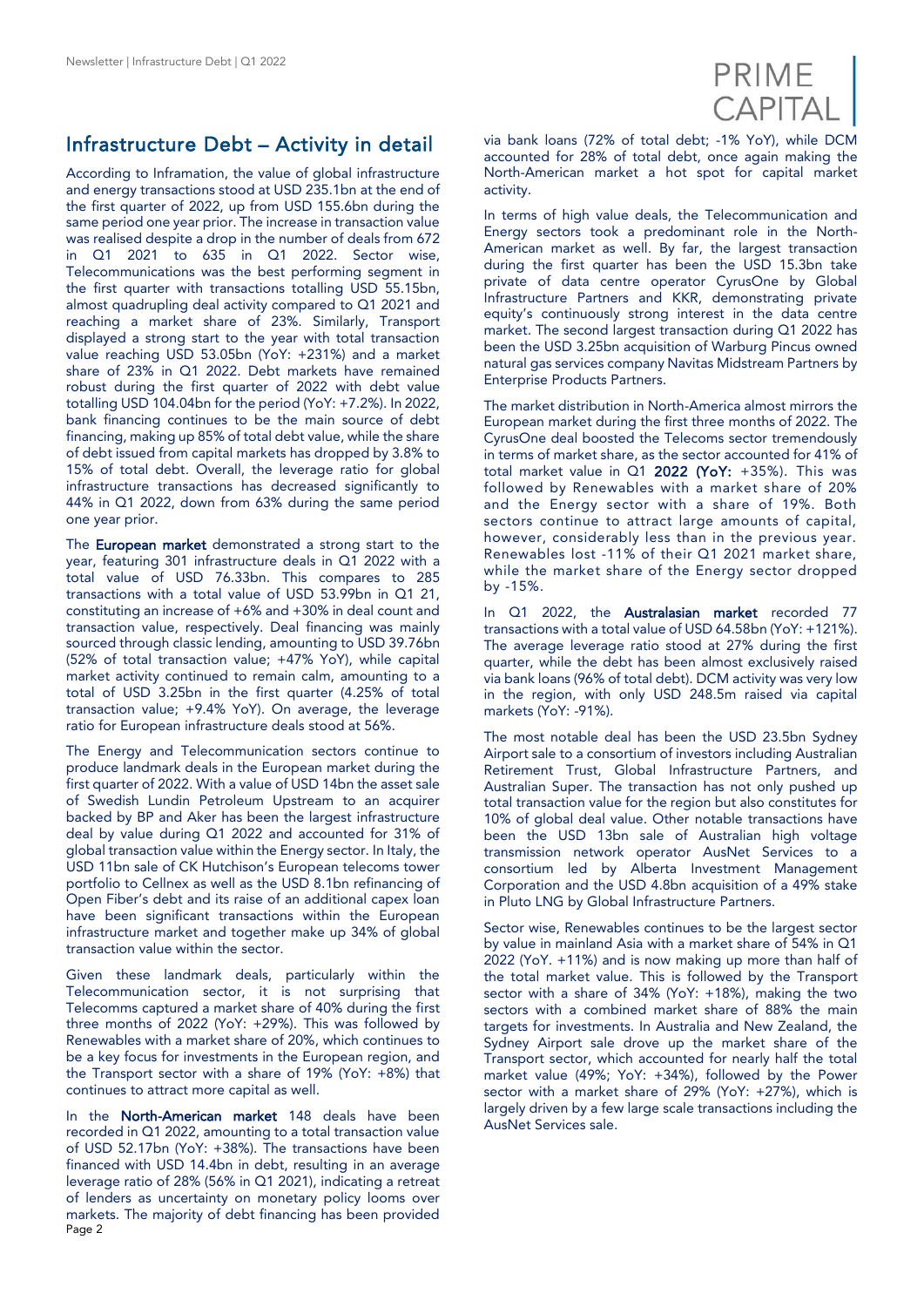

## "Spotlight": Decentralization – paving the way for sustainable power generation

While the world is rapidly trying to diversify its primary source of energy away from fossils, the demand for energy is constantly increasing, making the transition towards more sustainable, renewable sources of energy essential.

Combined heat and power (CHP) is a form of decentralized generation that represents a more sustainable way to generate power through higher efficiency. CHP is an integrated system that is located at or near a facility, generating utility grade electricity which satisfies the electrical load of the building in parts, and captures and recycles waste heat that is produced by the electric generating equipment, providing thermal energy directly to the facility.<sup>2</sup> The simultaneous generation of electricity and heat can increase the energy efficiency of the plant by more than 100% compared to large centralized power plants. Additionally, CHPs can save up to 60% of  $CO<sub>2</sub>$  and  $NO<sub>x</sub>$ when natural gas is used as dedicated fuel source, while emissions can be reduced to close to zero if renewable fuels, such as biomethane, are used.

CHP plants have experienced a strong development, particularly in Germany. Since 2009, the number of CHP plants has increased at a CAGR of 27%, reaching 55.783 in 2019 and the drivers for future growth continue to be strong. With the national and international emergence of sustainability policies there will be increasing investments into more efficient forms of energy generation in the near future.

Prime Capital is continuously investing in renewable energy assets and transformative technology across Europe, building up a distinctive track record in renewable energy production as well as supplementary infrastructure assets and technologies. With its established relationships, Prime Capital is well positioned to further contribute to the decarbonisation of the EU's electricity grids and enabling investments in this asset class on behalf of its investors.

#### Prime Capital Infrastructure Debt Expertise

- > Advice and support for infrastructure direct investments, portfolio strategy and sector allocation
- > Managed accounts and funds with investment expertise in various jurisdictions and markets
- > Unique "multi-channel sourcing" with access to transactions via direct lending, bank and advisor sourcing on the basis of longstanding relationships to market leading sponsors, equity funds and project finance banks
- > Investments in Senior and Junior Debt

### About Prime Capital's Private Debt Team

Our infrastructure debt team, which has been active in the infrastructure debt market for many years, has executed transactions of more than EUR 1.1bn. The Private Debt Team also invests in Commercial Real Estate, Transport Debt and Corporate Lending. We expect significant further asset growth in these areas, while providing satisfactory risk adjusted returns to our largely institutional investors. Prime Capital's Private Debt Team manages in excess of EUR 2bn across asset classes for institutional investors

Further information about Prime Capital AG can be found at [www.primecapital-ag.com](http://www.primecapital-ag.com/)

#### Contact:



Johannes Justinger Investment Manager Private Debt

Prime Capital – Investment Management Private Debt Mailto: impd@primecapital-ag.com

l

<sup>2</sup> [Combined Heat and Power | Sustainability: A Comprehensive Foundation](https://courses.lumenlearning.com/suny-sustainability-a-comprehensive-foundation/chapter/combined-heat-and-power/?msclkid=e231c4f7d13f11eca0c21e1ebf625c83)  [\(lumenlearning.com\)](https://courses.lumenlearning.com/suny-sustainability-a-comprehensive-foundation/chapter/combined-heat-and-power/?msclkid=e231c4f7d13f11eca0c21e1ebf625c83)